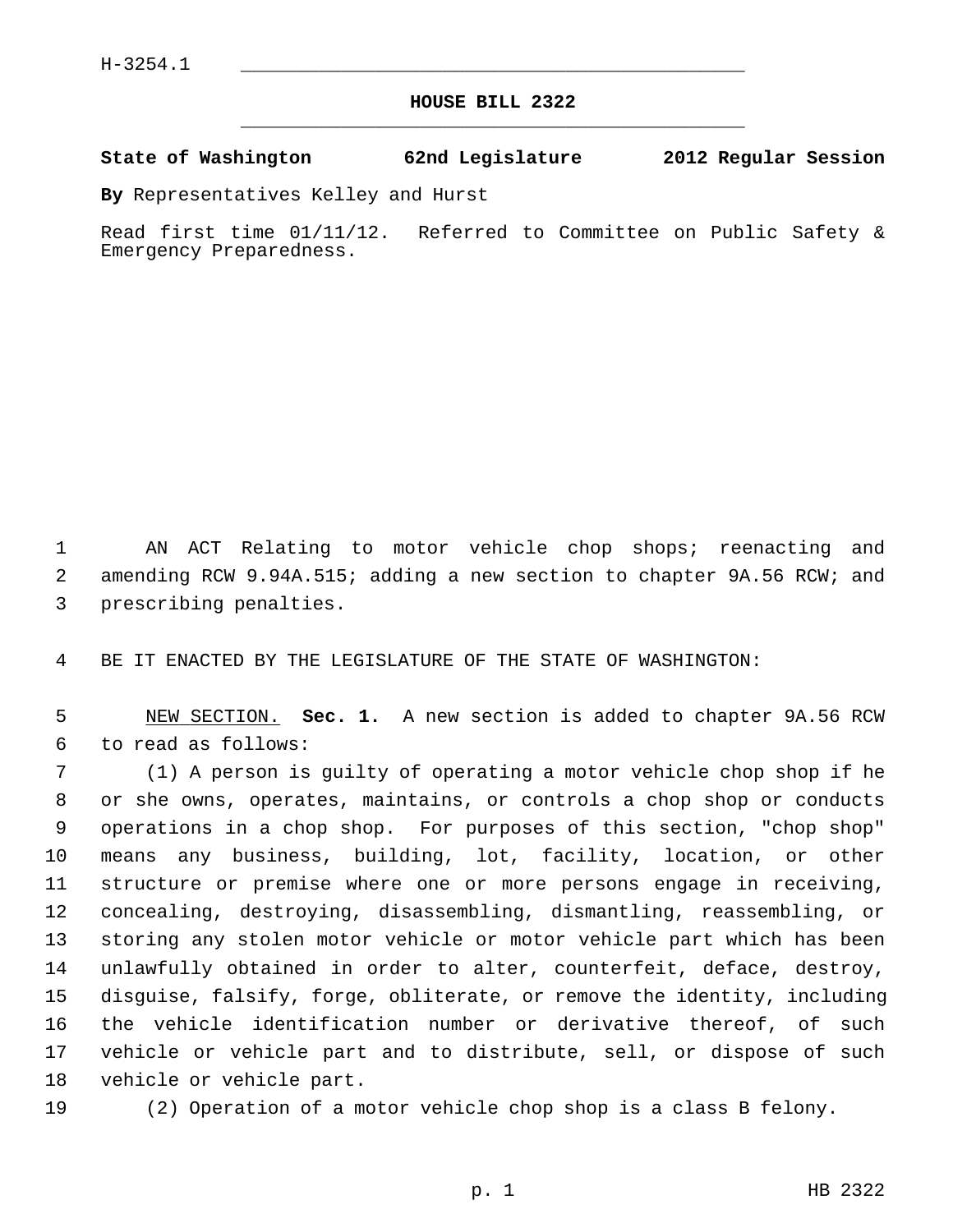| 1  | Sec. 2.                                        | RCW 9.94A.515 and 2010 c 289 s 11 and 2010 c 227 s 9 are |  |  |
|----|------------------------------------------------|----------------------------------------------------------|--|--|
| 2  | each reenacted and amended to read as follows: |                                                          |  |  |
| 3  |                                                |                                                          |  |  |
| 4  |                                                | TABLE <sub>2</sub>                                       |  |  |
| 5  |                                                | CRIMES INCLUDED WITHIN                                   |  |  |
| 6  |                                                | EACH SERIOUSNESS LEVEL                                   |  |  |
| 7  | XVI                                            | <b>Aggravated Murder 1 (RCW</b>                          |  |  |
| 8  |                                                | 10.95.020                                                |  |  |
| 9  | XV                                             | Homicide by abuse (RCW 9A.32.055)                        |  |  |
| 10 |                                                | Malicious explosion 1 (RCW                               |  |  |
| 11 |                                                | 70.74.280(1)                                             |  |  |
| 12 |                                                | Murder 1 (RCW 9A.32.030)                                 |  |  |
| 13 | <b>XIV</b>                                     | Murder 2 (RCW 9A.32.050)                                 |  |  |
| 14 |                                                | Trafficking 1 (RCW 9A.40.100(1))                         |  |  |
| 15 | XIII                                           | Malicious explosion 2 (RCW                               |  |  |
| 16 |                                                | 70.74.280(2)                                             |  |  |
| 17 |                                                | Malicious placement of an explosive 1                    |  |  |
| 18 |                                                | (RCW 70.74.270(1))                                       |  |  |
| 19 | XII                                            | Assault 1 (RCW 9A.36.011)                                |  |  |
| 20 |                                                | Assault of a Child 1 (RCW 9A.36.120)                     |  |  |
| 21 |                                                | Malicious placement of an imitation                      |  |  |
| 22 |                                                | device 1 (RCW 70.74.272(1)(a))                           |  |  |
| 23 |                                                | Promoting Commercial Sexual Abuse                        |  |  |
| 24 |                                                | of a Minor (RCW 9.68A.101)                               |  |  |
| 25 |                                                | Rape 1 (RCW 9A.44.040)                                   |  |  |
| 26 |                                                | Rape of a Child 1 (RCW 9A.44.073)                        |  |  |
| 27 |                                                | Trafficking 2 (RCW 9A.40.100(2))                         |  |  |
| 28 | XI                                             | Manslaughter 1 (RCW 9A.32.060)                           |  |  |
| 29 |                                                | Rape 2 (RCW 9A.44.050)                                   |  |  |
| 30 |                                                | Rape of a Child 2 (RCW 9A.44.076)                        |  |  |
| 31 | X                                              | Child Molestation 1 (RCW 9A.44.083)                      |  |  |
| 32 |                                                | Criminal Mistreatment 1 (RCW                             |  |  |
| 33 |                                                | 9A.42.020)                                               |  |  |
| 34 |                                                | Indecent Liberties (with forcible                        |  |  |
| 35 |                                                | compulsion) (RCW                                         |  |  |
| 36 |                                                | 9A.44.100(1)(a)                                          |  |  |
| 37 |                                                | Kidnapping 1 (RCW 9A.40.020)                             |  |  |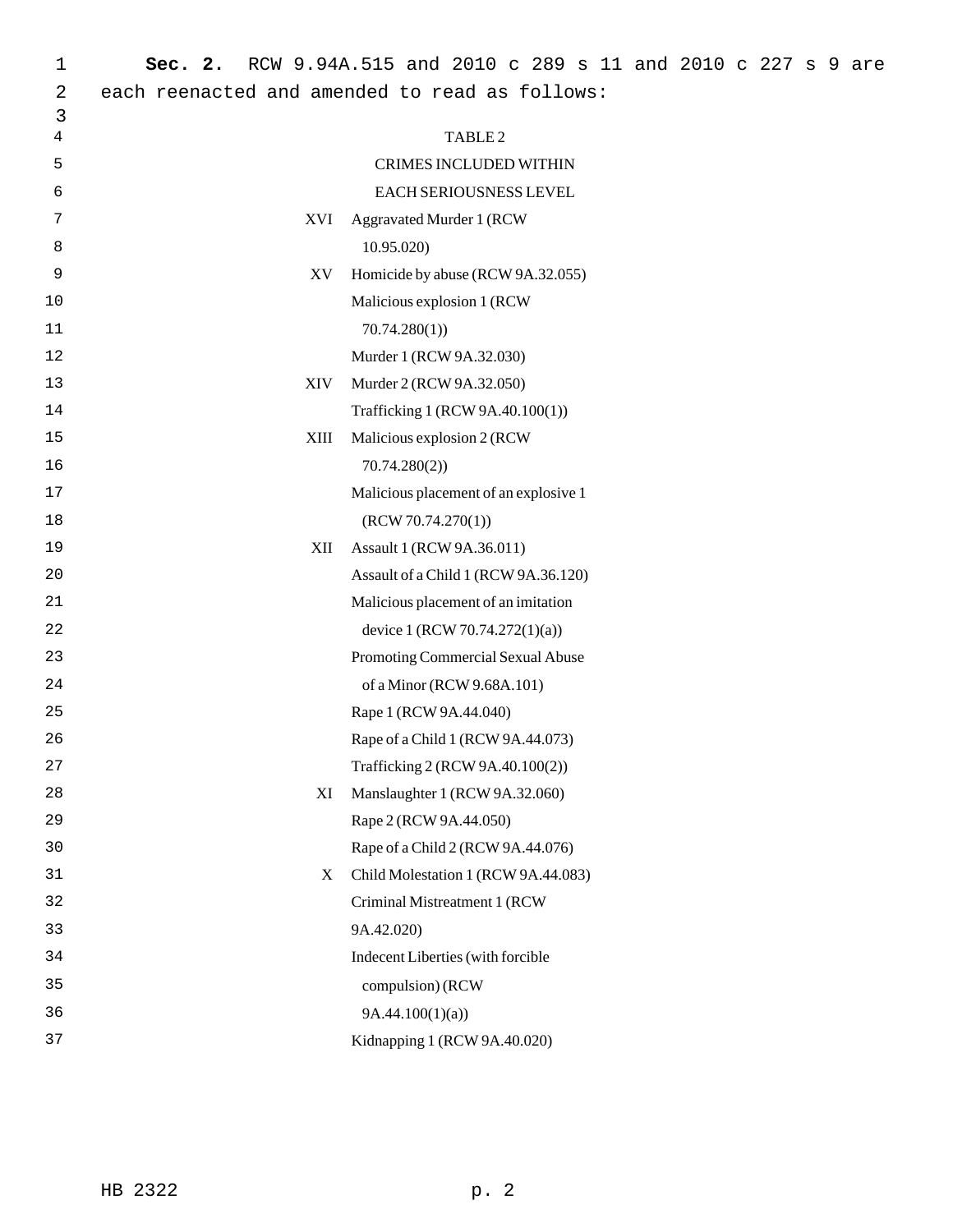| 1              |      | Leading Organized Crime (RCW            |
|----------------|------|-----------------------------------------|
| $\overline{a}$ |      | 9A.82.060(1)(a)                         |
| 3              |      | Malicious explosion 3 (RCW              |
| 4              |      | 70.74.280(3)                            |
| 5              |      | <b>Sexually Violent Predator Escape</b> |
| 6              |      | (RCW 9A.76.115)                         |
| 7              | IX   | Abandonment of Dependent Person 1       |
| 8              |      | (RCW 9A.42.060)                         |
| 9              |      | Assault of a Child 2 (RCW 9A.36.130)    |
| 10             |      | Explosive devices prohibited (RCW       |
| 11             |      | 70.74.180)                              |
| 12             |      | Hit and Run--Death (RCW                 |
| 13             |      | 46.52.020(4)(a)                         |
| 14             |      | Homicide by Watercraft, by being        |
| 15             |      | under the influence of intoxicating     |
| 16             |      | liquor or any drug (RCW                 |
| 17             |      | 79A.60.050)                             |
| 18             |      | Inciting Criminal Profiteering (RCW     |
| 19             |      | 9A.82.060(1)(b)                         |
| 20             |      | Malicious placement of an explosive 2   |
| 21             |      | (RCW 70.74.270(2))                      |
| 22             |      | Robbery 1 (RCW 9A.56.200)               |
| 23             |      | Sexual Exploitation (RCW 9.68A.040)     |
| 24             |      | Vehicular Homicide, by being under      |
| 25             |      | the influence of intoxicating liquor    |
| 26             |      | or any drug (RCW 46.61.520)             |
| 27             | VIII | Arson 1 (RCW 9A.48.020)                 |
| 28             |      | Commercial Sexual Abuse of a Minor      |
| 29             |      | (RCW 9.68A.100)                         |
| 30             |      | Homicide by Watercraft, by the          |
| 31             |      | operation of any vessel in a            |
| 32             |      | reckless manner (RCW                    |
| 33             |      | 79A.60.050)                             |
| 34             |      | Manslaughter 2 (RCW 9A.32.070)          |
| 35             |      | Promoting Prostitution 1 (RCW           |
| 36             |      | 9A.88.070)                              |
| 37             |      | Theft of Ammonia (RCW 69.55.010)        |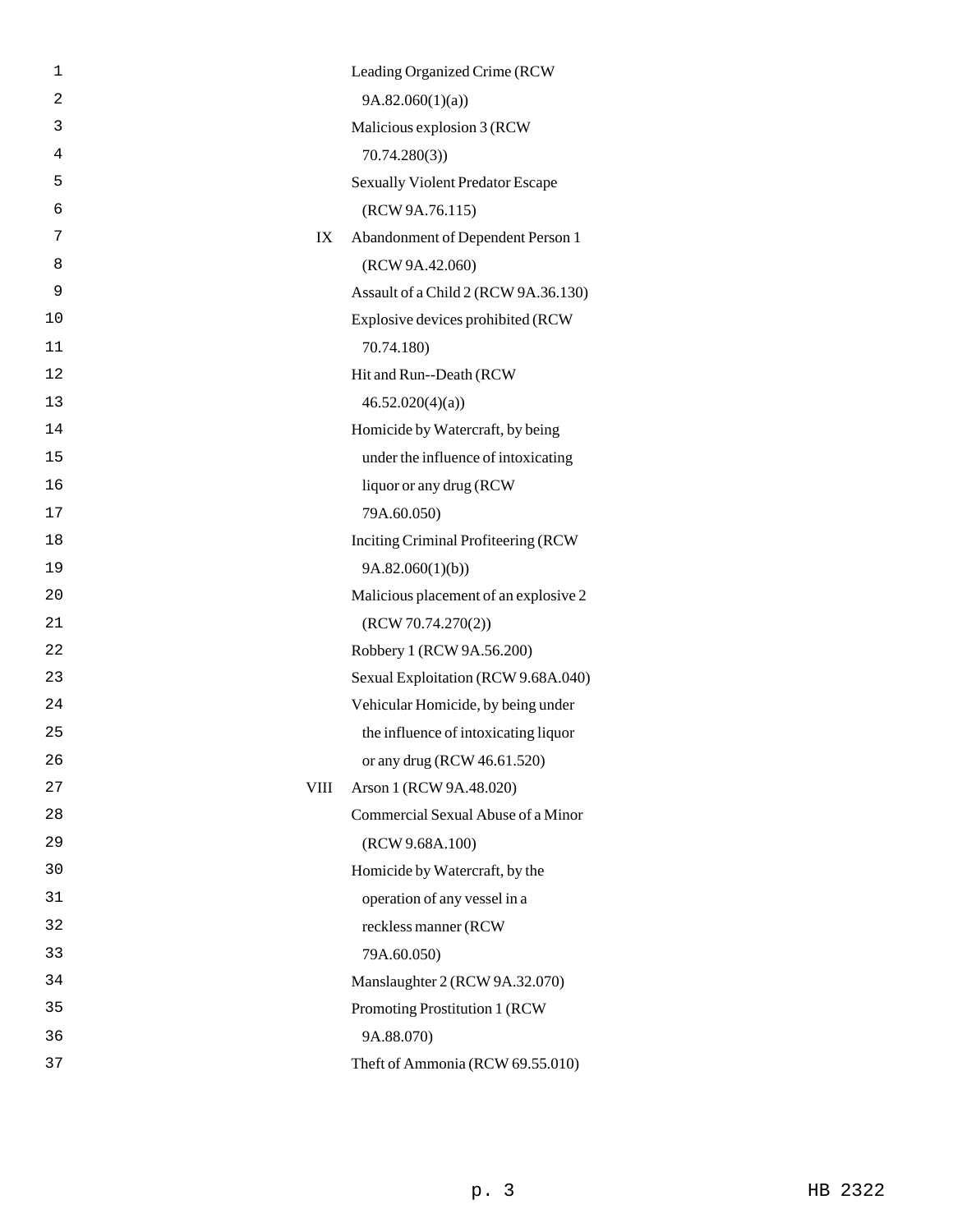| 1  |            | Vehicular Homicide, by the operation    |
|----|------------|-----------------------------------------|
| 2  |            | of any vehicle in a reckless manner     |
| 3  |            | (RCW 46.61.520)                         |
| 4  | <b>VII</b> | Burglary 1 (RCW 9A.52.020)              |
| 5  |            | Child Molestation 2 (RCW 9A.44.086)     |
| 6  |            | Civil Disorder Training (RCW            |
| 7  |            | 9A.48.120)                              |
| 8  |            | Dealing in depictions of minor engaged  |
| 9  |            | in sexually explicit conduct 1          |
| 10 |            | (RCW 9.68A.050(1))                      |
| 11 |            | Drive-by Shooting (RCW 9A.36.045)       |
| 12 |            | Homicide by Watercraft, by disregard    |
| 13 |            | for the safety of others (RCW           |
| 14 |            | 79A.60.050)                             |
| 15 |            | Indecent Liberties (without forcible    |
| 16 |            | compulsion) (RCW 9A.44.100(1)           |
| 17 |            | $(b)$ and $(c)$ )                       |
| 18 |            | Introducing Contraband 1 (RCW           |
| 19 |            | 9A.76.140)                              |
| 20 |            | Malicious placement of an explosive 3   |
| 21 |            | (RCW 70.74.270(3))                      |
| 22 |            | Negligently Causing Death By Use of a   |
| 23 |            | Signal Preemption Device (RCW           |
| 24 |            | 46.37.675)                              |
| 25 |            | Sending, bringing into state depictions |
| 26 |            | of minor engaged in sexually            |
| 27 |            | explicit conduct 1 (RCW                 |
| 28 |            | 9.68A.060(1)                            |
| 29 |            | Unlawful Possession of a Firearm in     |
| 30 |            | the first degree $(RCW 9.41.040(1))$    |
| 31 |            | Use of a Machine Gun in Commission      |
| 32 |            | of a Felony (RCW 9.41.225)              |
| 33 |            | Vehicular Homicide, by disregard for    |
| 34 |            | the safety of others (RCW               |
| 35 |            | 46.61.520)                              |
| 36 | VI         | Bail Jumping with Murder 1 (RCW         |
| 37 |            | 9A.76.170(3)(a)                         |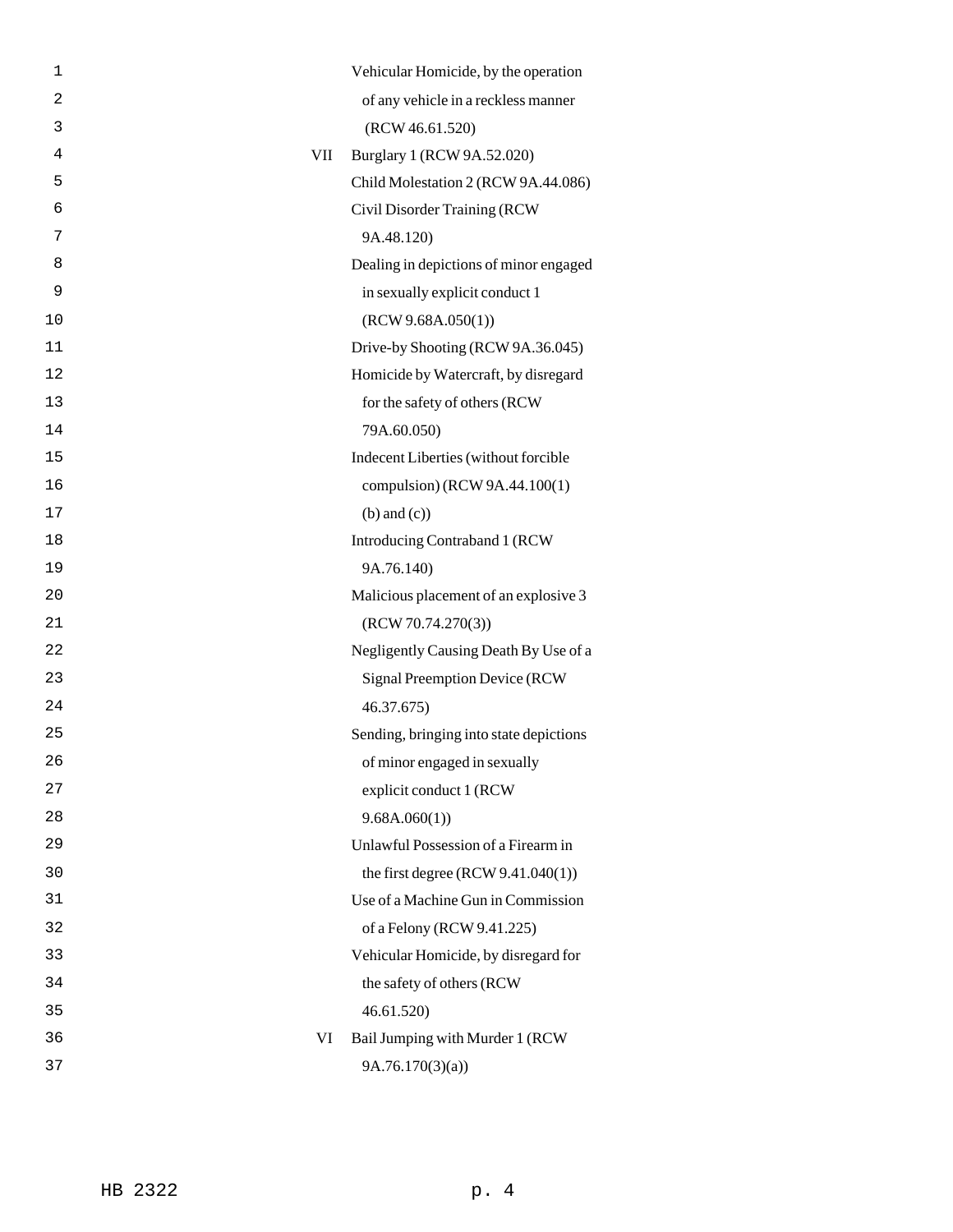| 1              |   | Bribery (RCW 9A.68.010)              |
|----------------|---|--------------------------------------|
| $\overline{a}$ |   | Incest 1 (RCW 9A.64.020(1))          |
| 3              |   | Intimidating a Judge (RCW 9A.72.160) |
| 4              |   | Intimidating a Juror/Witness (RCW    |
| 5              |   | 9A.72.110, 9A.72.130)                |
| 6              |   | Malicious placement of an imitation  |
| 7              |   | device 2 (RCW 70.74.272(1)(b))       |
| 8              |   | Possession of Depictions of a Minor  |
| 9              |   | <b>Engaged in Sexually Explicit</b>  |
| 10             |   | Conduct 1 (RCW 9.68A.070(1))         |
| 11             |   | Rape of a Child 3 (RCW 9A.44.079)    |
| 12             |   | Theft of a Firearm (RCW 9A.56.300)   |
| 13             |   | Unlawful Storage of Ammonia (RCW     |
| 14             |   | 69.55.020)                           |
| 15             | V | Abandonment of Dependent Person 2    |
| 16             |   | (RCW 9A.42.070)                      |
| 17             |   | Advancing money or property for      |
| 18             |   | extortionate extension of credit     |
| 19             |   | (RCW 9A.82.030)                      |
| 20             |   | Bail Jumping with class A Felony     |
| 21             |   | (RCW 9A.76.170(3)(b))                |
| 22             |   | Child Molestation 3 (RCW 9A.44.089)  |
| 23             |   | Criminal Mistreatment 2 (RCW         |
| 24             |   | 9A.42.030)                           |
| 25             |   | Custodial Sexual Misconduct 1 (RCW   |
| 26             |   | 9A.44.160)                           |
| 27             |   | Dealing in Depictions of Minor       |
| 28             |   | <b>Engaged in Sexually Explicit</b>  |
| 29             |   | Conduct 2 (RCW 9.68A.050(2))         |
| 30             |   | Domestic Violence Court Order        |
| 31             |   | Violation (RCW 10.99.040,            |
| 32             |   | 10.99.050, 26.09.300, 26.10.220,     |
| 33             |   | 26.26.138, 26.50.110, 26.52.070,     |
| 34             |   | or 74.34.145)                        |
| 35             |   | Driving While Under the Influence    |
| 36             |   | (RCW 46.61.502(6))                   |
| 37             |   | Extortion 1 (RCW 9A.56.120)          |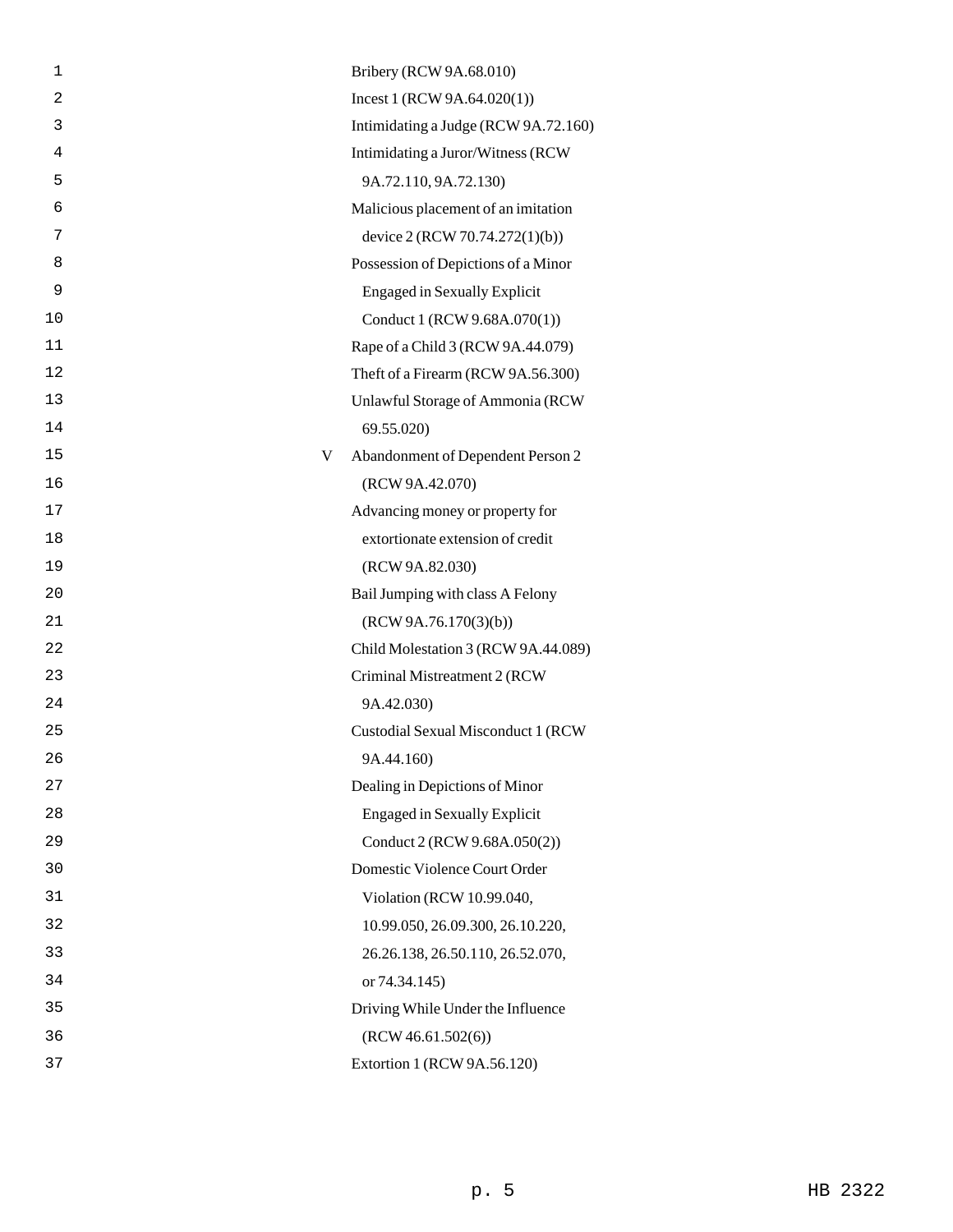| 1              |    | Extortionate Extension of Credit (RCW   |
|----------------|----|-----------------------------------------|
| $\overline{2}$ |    | 9A.82.020)                              |
| 3              |    | <b>Extortionate Means to Collect</b>    |
| 4              |    | Extensions of Credit (RCW               |
| 5              |    | 9A.82.040)                              |
| 6              |    | Incest 2 (RCW 9A.64.020(2))             |
| 7              |    | Kidnapping 2 (RCW 9A.40.030)            |
| 8              |    | Perjury 1 (RCW 9A.72.020)               |
| 9              |    | Persistent prison misbehavior (RCW      |
| 10             |    | 9.94.070)                               |
| 11             |    | Physical Control of a Vehicle While     |
| 12             |    | Under the Influence (RCW                |
| 13             |    | 46.61.504(6)                            |
| 14             |    | Possession of a Stolen Firearm (RCW     |
| 15             |    | 9A.56.310)                              |
| 16             |    | Rape 3 (RCW 9A.44.060)                  |
| 17             |    | Rendering Criminal Assistance 1         |
| 18             |    | (RCW 9A.76.070)                         |
| 19             |    | Sending, Bringing into State Depictions |
| 20             |    | of Minor Engaged in Sexually            |
| 21             |    | Explicit Conduct 2 (RCW                 |
| 22             |    | 9.68A.060(2)                            |
| 23             |    | Sexual Misconduct with a Minor 1        |
| 24             |    | (RCW 9A.44.093)                         |
| 25             |    | <b>Sexually Violating Human Remains</b> |
| 26             |    | (RCW 9A.44.105)                         |
| 27             |    | <b>Stalking (RCW 9A.46.110)</b>         |
| 28             |    | <b>Taking Motor Vehicle Without</b>     |
| 29             |    | Permission 1 (RCW 9A.56.070)            |
| 30             | IV | Arson 2 (RCW 9A.48.030)                 |
| 31             |    | Assault 2 (RCW 9A.36.021)               |
| 32             |    | Assault 3 (of a Peace Officer with a    |
| 33             |    | Projectile Stun Gun) (RCW               |
| 34             |    | 9A.36.031(1)(h)                         |
| 35             |    | Assault by Watercraft (RCW              |
| 36             |    | 79A.60.060)                             |
|                |    |                                         |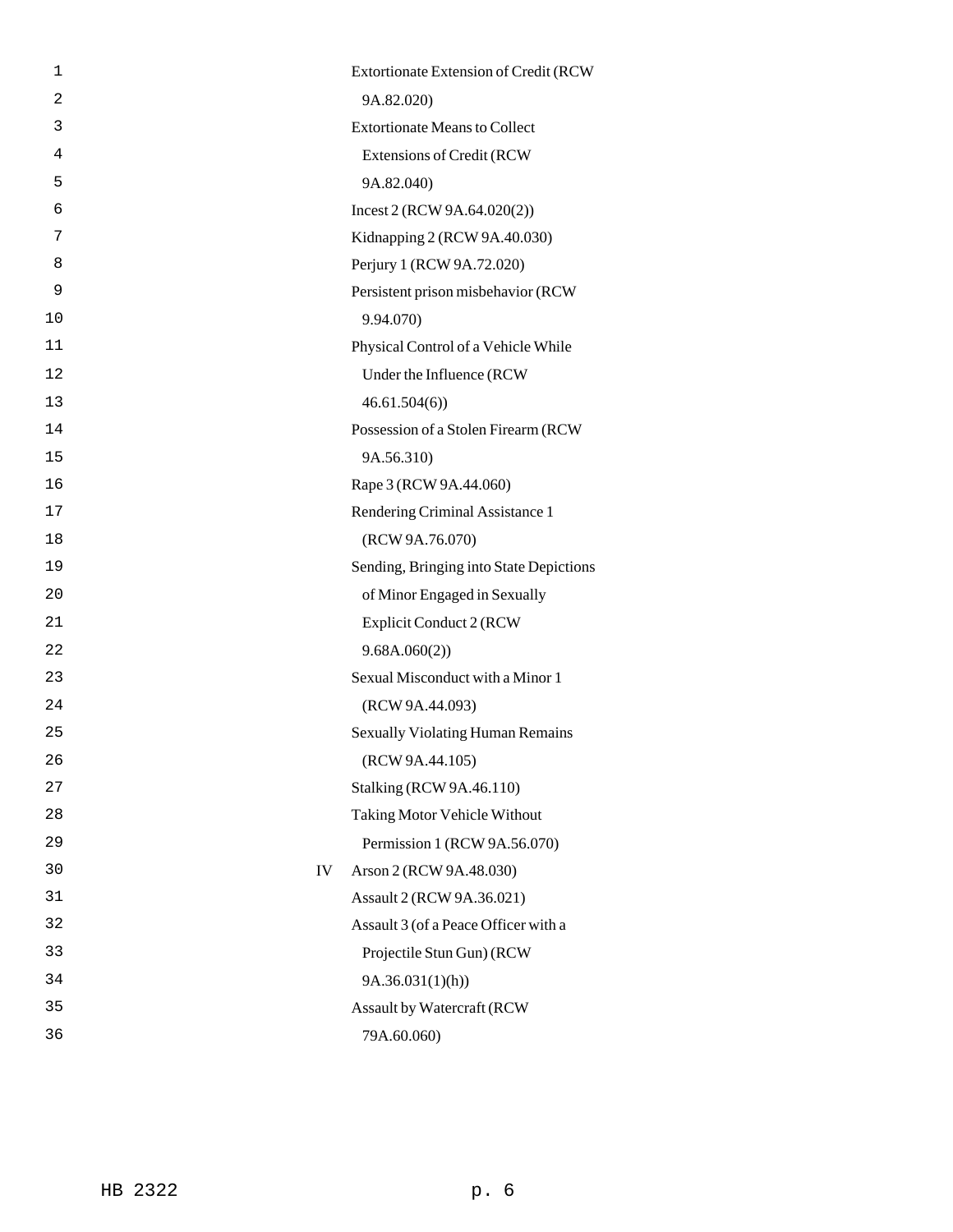| 1              | Bribing a Witness/Bribe Received by    |
|----------------|----------------------------------------|
| $\overline{2}$ | Witness (RCW 9A.72.090,                |
| 3              | 9A.72.100)                             |
| 4              | Cheating 1 (RCW 9.46.1961)             |
| 5              | Commercial Bribery (RCW 9A.68.060)     |
| 6              | Counterfeiting (RCW 9.16.035(4))       |
| 7              | Endangerment with a Controlled         |
| 8              | Substance (RCW 9A.42.100)              |
| 9              | Escape 1 (RCW 9A.76.110)               |
| 10             | Hit and Run--Injury (RCW)              |
| 11             | 46.52.020(4)(b)                        |
| 12             | Hit and Run with Vessel--Injury        |
| 13             | Accident (RCW 79A.60.200(3))           |
| 14             | Identity Theft 1 (RCW 9.35.020(2))     |
| 15             | Indecent Exposure to Person Under      |
| 16             | Age Fourteen (subsequent sex           |
| 17             | offense) (RCW 9A.88.010)               |
| 18             | Influencing Outcome of Sporting Event  |
| 19             | (RCW 9A.82.070)                        |
| 20             | Malicious Harassment (RCW              |
| 21             | 9A.36.080)                             |
| 22             | Possession of Depictions of a Minor    |
| 23             | <b>Engaged in Sexually Explicit</b>    |
| 24             | Conduct 2 (RCW ((9.68[A].070))         |
| 25             | 9.68A.070(2)                           |
| 26             | <b>Residential Burglary (RCW</b>       |
| 27             | 9A.52.025)                             |
| 28             | Robbery 2 (RCW 9A.56.210)              |
| 29             | Theft of Livestock 1 (RCW 9A.56.080)   |
| 30             | Threats to Bomb (RCW 9.61.160)         |
| 31             | Trafficking in Stolen Property 1 (RCW  |
| 32             | 9A.82.050)                             |
| 33             | Unlawful factoring of a credit card or |
| 34             | payment card transaction (RCW          |
| 35             | 9A.56.290(4)(b)                        |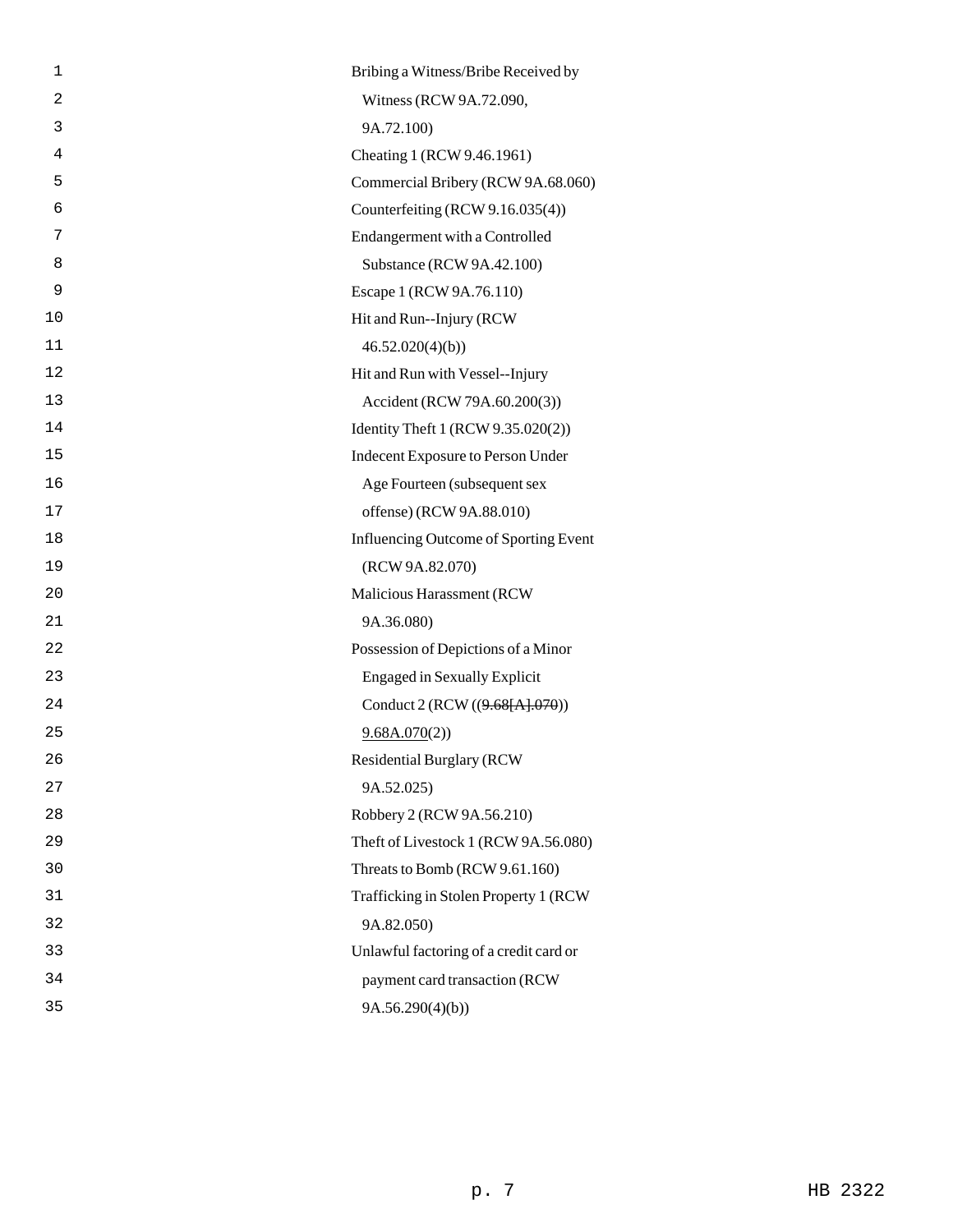| 1              | Unlawful transaction of health           |
|----------------|------------------------------------------|
| $\overline{2}$ | coverage as a health care service        |
| 3              | contractor (RCW 48.44.016(3))            |
| 4              | Unlawful transaction of health           |
| 5              | coverage as a health maintenance         |
| 6              | organization (RCW 48.46.033(3))          |
| 7              | Unlawful transaction of insurance        |
| 8              | business (RCW 48.15.023(3))              |
| 9              | Unlicensed practice as an insurance      |
| 10             | professional (RCW $48.17.063(2)$ )       |
| 11             | Use of Proceeds of Criminal              |
| 12             | Profiteering (RCW 9A.82.080(1)           |
| 13             | and $(2)$ )                              |
| 14             | Vehicular Assault, by being under the    |
| 15             | influence of intoxicating liquor or      |
| 16             | any drug, or by the operation or         |
| 17             | driving of a vehicle in a reckless       |
| 18             | manner (RCW 46.61.522)                   |
| 19             | Viewing of Depictions of a Minor         |
| 20             | <b>Engaged in Sexually Explicit</b>      |
| 21             | Conduct 1 (RCW 9.68A.075(1))             |
| 22             | Willful Failure to Return from           |
| 23             | Furlough (RCW 72.66.060)                 |
| 24             | Animal Cruelty 1 (Sexual Conduct or<br>Ш |
| 25             | Contact) (RCW 16.52.205(3))              |
| 26             | Assault 3 (Except Assault 3 of a Peace   |
| 27             | Officer With a Projectile Stun           |
| 28             | Gun) (RCW 9A.36.031 except               |
| 29             | subsection $(1)(h)$                      |
| 30             | Assault of a Child 3 (RCW 9A.36.140)     |
| 31             | Bail Jumping with class B or C Felony    |
| 32             | (RCW 9A.76.170(3)(c))                    |
| 33             | Burglary 2 (RCW 9A.52.030)               |
| 34             | Communication with a Minor for           |
| 35             | <b>Immoral Purposes (RCW)</b>            |
| 36             | 9.68A.090)                               |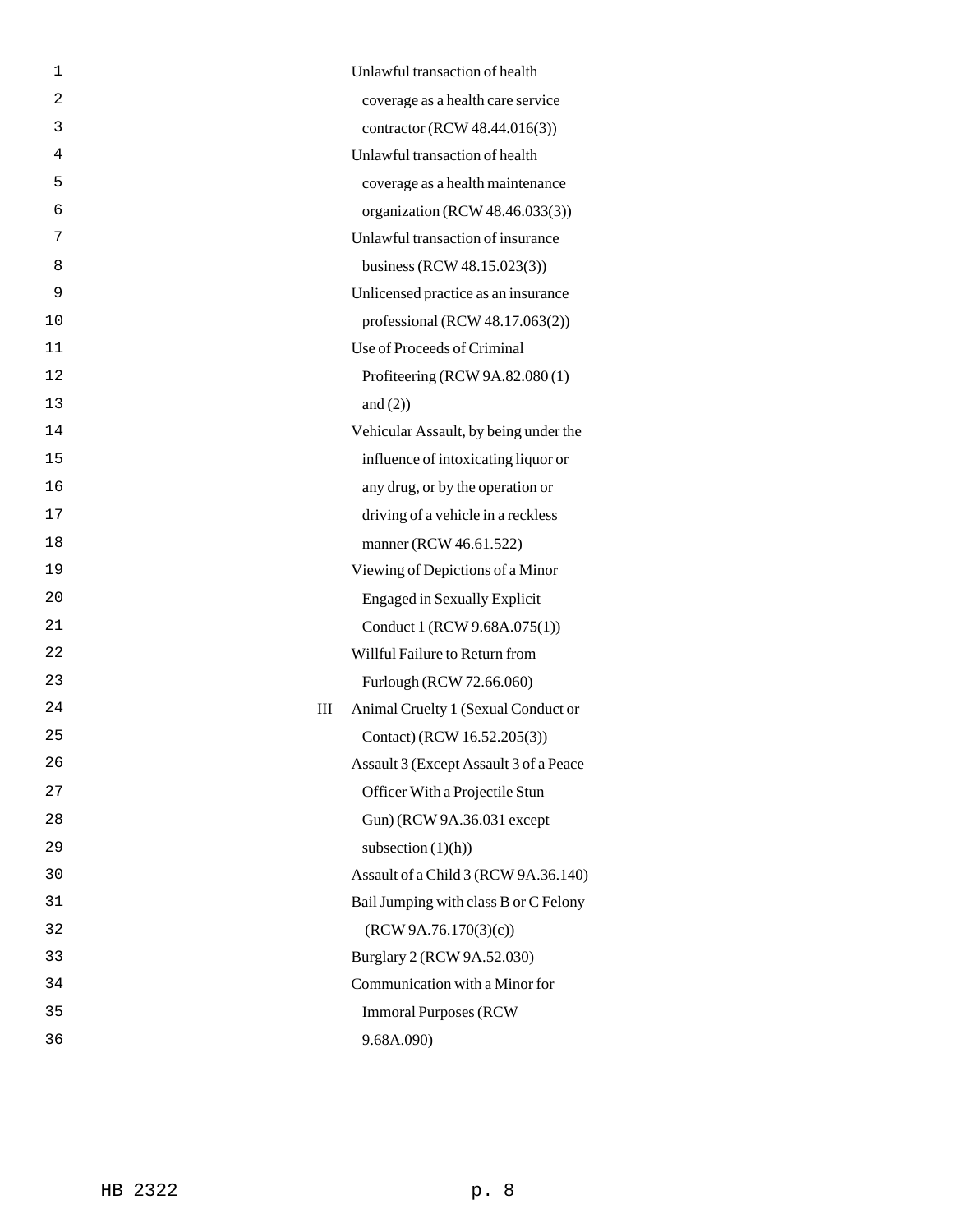| 1  | Criminal Gang Intimidation (RCW               |
|----|-----------------------------------------------|
| 2  | 9A.46.120)                                    |
| 3  | Custodial Assault (RCW 9A.36.100)             |
| 4  | Cyberstalking (subsequent conviction          |
| 5  | or threat of death) (RCW                      |
| 6  | 9.61.260(3)                                   |
| 7  | Escape 2 (RCW 9A.76.120)                      |
| 8  | Extortion 2 (RCW 9A.56.130)                   |
| 9  | Harassment (RCW 9A.46.020)                    |
| 10 | Intimidating a Public Servant (RCW            |
| 11 | 9A.76.180)                                    |
| 12 | Introducing Contraband 2 (RCW                 |
| 13 | 9A.76.150)                                    |
| 14 | Malicious Injury to Railroad Property         |
| 15 | (RCW 81.60.070)                               |
| 16 | Mortgage Fraud (RCW 19.144.080)               |
| 17 | <b>Negligently Causing Substantial Bodily</b> |
| 18 | Harm By Use of a Signal                       |
| 19 | Preemption Device (RCW                        |
| 20 | 46.37.674)                                    |
| 21 | Organized Retail Theft 1 (RCW                 |
| 22 | 9A.56.350(2)                                  |
| 23 | Perjury 2 (RCW 9A.72.030)                     |
| 24 | Possession of Incendiary Device (RCW          |
| 25 | 9.40.120)                                     |
| 26 | Possession of Machine Gun or Short-           |
| 27 | Barreled Shotgun or Rifle (RCW                |
| 28 | 9.41.190)                                     |
| 29 | Promoting Prostitution 2 (RCW                 |
| 30 | 9A.88.080)                                    |
| 31 | Retail Theft with Extenuating                 |
| 32 | Circumstances 1 (RCW                          |
| 33 | 9A.56.360(2))                                 |
| 34 | Securities Act violation (RCW                 |
| 35 | 21.20.400)                                    |
| 36 | Tampering with a Witness (RCW                 |
| 37 | 9A.72.120)                                    |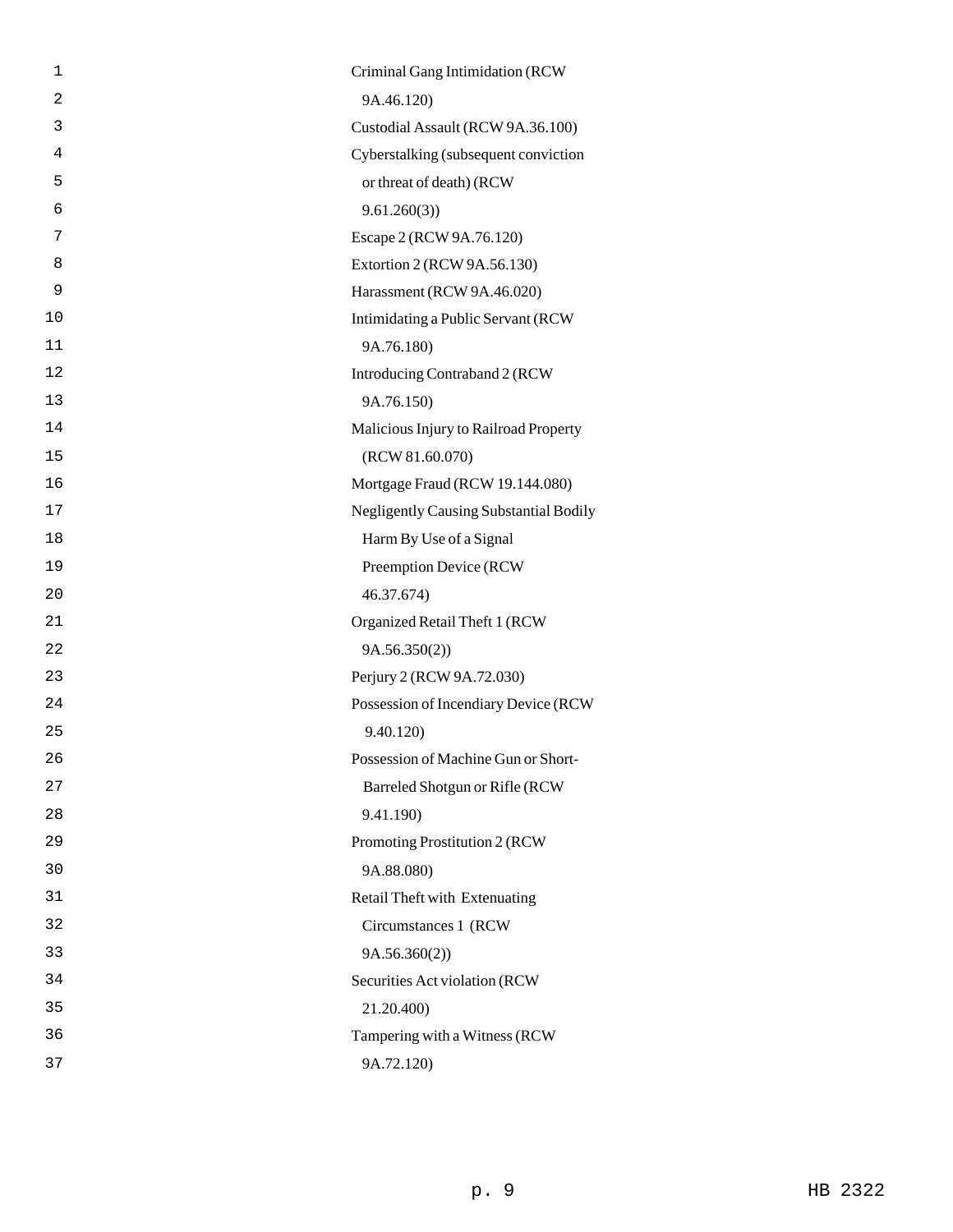| 1              |              | Telephone Harassment (subsequent        |
|----------------|--------------|-----------------------------------------|
| $\overline{2}$ |              | conviction or threat of death)          |
| 3              |              | (RCW 9.61.230(2))                       |
| 4              |              | Theft of Livestock 2 (RCW 9A.56.083)    |
| 5              |              | Theft with the Intent to Resell 1 (RCW) |
| 6              |              | 9A.56.340(2)                            |
| 7              |              | Trafficking in Stolen Property 2 (RCW   |
| 8              |              | 9A.82.055)                              |
| 9              |              | Unlawful Imprisonment (RCW              |
| 10             |              | 9A.40.040)                              |
| 11             |              | Unlawful possession of firearm in the   |
| 12             |              | second degree (RCW 9.41.040(2))         |
| 13             |              | Vehicular Assault, by the operation or  |
| 14             |              | driving of a vehicle with disregard     |
| 15             |              | for the safety of others (RCW           |
| 16             |              | 46.61.522                               |
| 17             |              | Willful Failure to Return from Work     |
| 18             |              | Release (RCW 72.65.070)                 |
| 19             | $\mathbf{I}$ | <b>Computer Trespass 1 (RCW)</b>        |
| 20             |              | 9A.52.110)                              |
| 21             |              | Counterfeiting (RCW 9.16.035(3))        |
| 22             |              | <b>Escape from Community Custody</b>    |
| 23             |              | (RCW 72.09.310)                         |
| 24             |              | Failure to Register as a Sex Offender   |
| 25             |              | (second or subsequent offense)          |
| 26             |              | (RCW ((9A.44.130(11)(a)))               |
| 27             |              | 9A.44.132)                              |
| 28             |              | Health Care False Claims (RCW           |
| 29             |              | 48.80.030)                              |
| 30             |              | Identity Theft 2 (RCW 9.35.020(3))      |
| 31             |              | <b>Improperly Obtaining Financial</b>   |
| 32             |              | Information (RCW 9.35.010)              |
| 33             |              | Malicious Mischief 1 (RCW               |
| 34             |              | 9A.48.070)                              |
| 35             |              | Operation of a Motor Vehicle Chop       |
| 36             |              | Shop (section 1 of this act)            |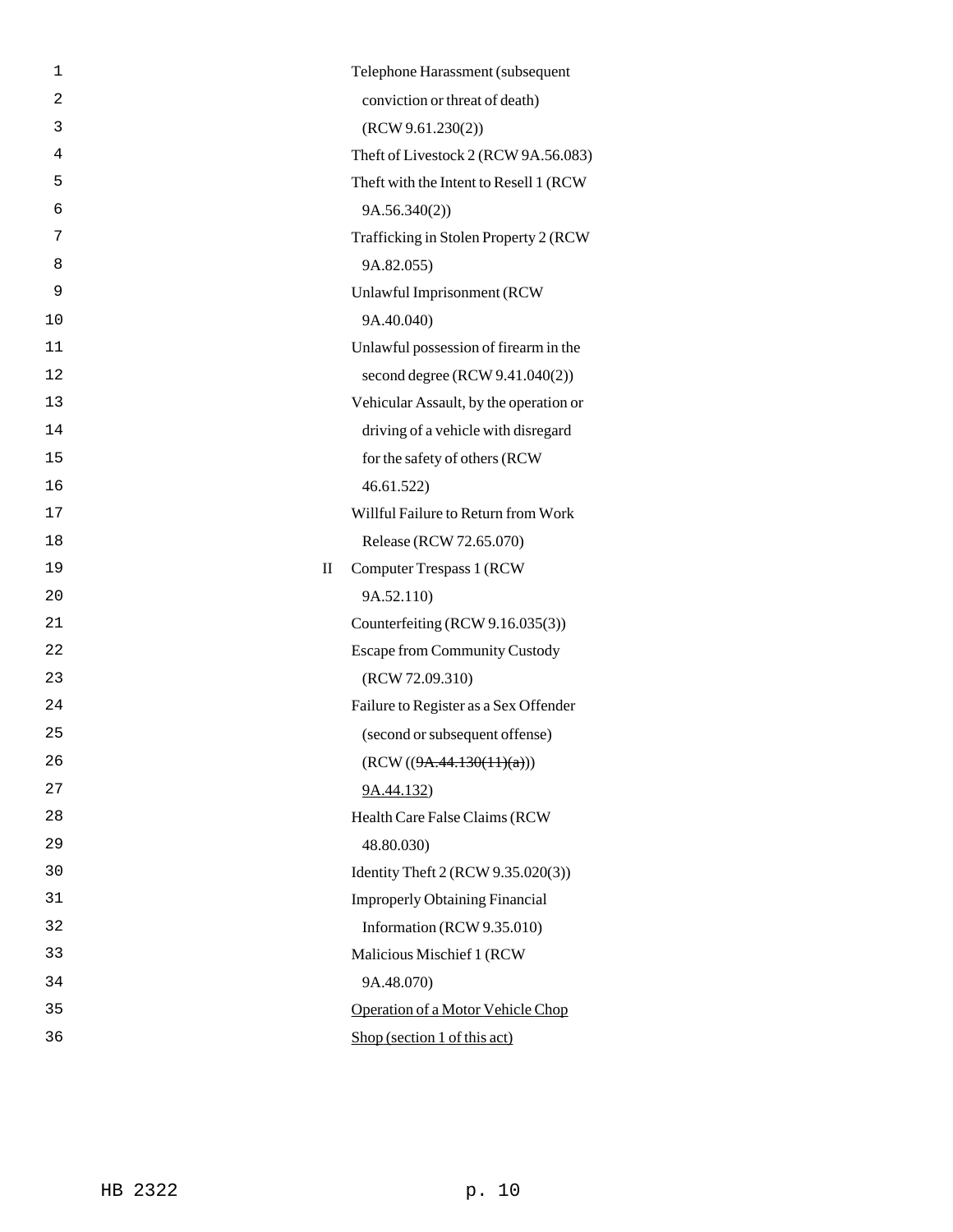| 1  | Organized Retail Theft 2 (RCW              |
|----|--------------------------------------------|
| 2  | 9A.56.350(3)                               |
| 3  | Possession of Stolen Property 1 (RCW       |
| 4  | 9A.56.150)                                 |
| 5  | Possession of a Stolen Vehicle (RCW        |
| 6  | 9A.56.068)                                 |
| 7  | Retail Theft with Extenuating              |
| 8  | Circumstances 2 (RCW)                      |
| 9  | 9A.56.360(3)                               |
| 10 | Theft 1 (RCW 9A.56.030)                    |
| 11 | Theft of a Motor Vehicle (RCW              |
| 12 | 9A.56.065)                                 |
| 13 | Theft of Rental, Leased, or Lease-         |
| 14 | purchased Property (valued at one          |
| 15 | thousand five hundred dollars or           |
| 16 | more) (RCW 9A.56.096(5)(a))                |
| 17 | Theft with the Intent to Resell 2 (RCW     |
| 18 | 9A.56.340(3)                               |
| 19 | Trafficking in Insurance Claims (RCW       |
| 20 | 48.30A.015)                                |
| 21 | Unlawful factoring of a credit card or     |
| 22 | payment card transaction (RCW              |
| 23 | 9A.56.290(4)(a)                            |
| 24 | Unlawful Practice of Law (RCW              |
| 25 | 2.48.180)                                  |
| 26 | Unlicensed Practice of a Profession or     |
| 27 | Business (RCW 18.130.190(7))               |
| 28 | Voyeurism (RCW 9A.44.115)                  |
| 29 | Attempting to Elude a Pursuing Police<br>L |
| 30 | Vehicle (RCW 46.61.024)                    |
| 31 | False Verification for Welfare (RCW        |
| 32 | 74.08.055)                                 |
| 33 | Forgery (RCW 9A.60.020)                    |
| 34 | Fraudulent Creation or Revocation of a     |
| 35 | Mental Health Advance Directive            |
| 36 | (RCW 9A.60.060)                            |